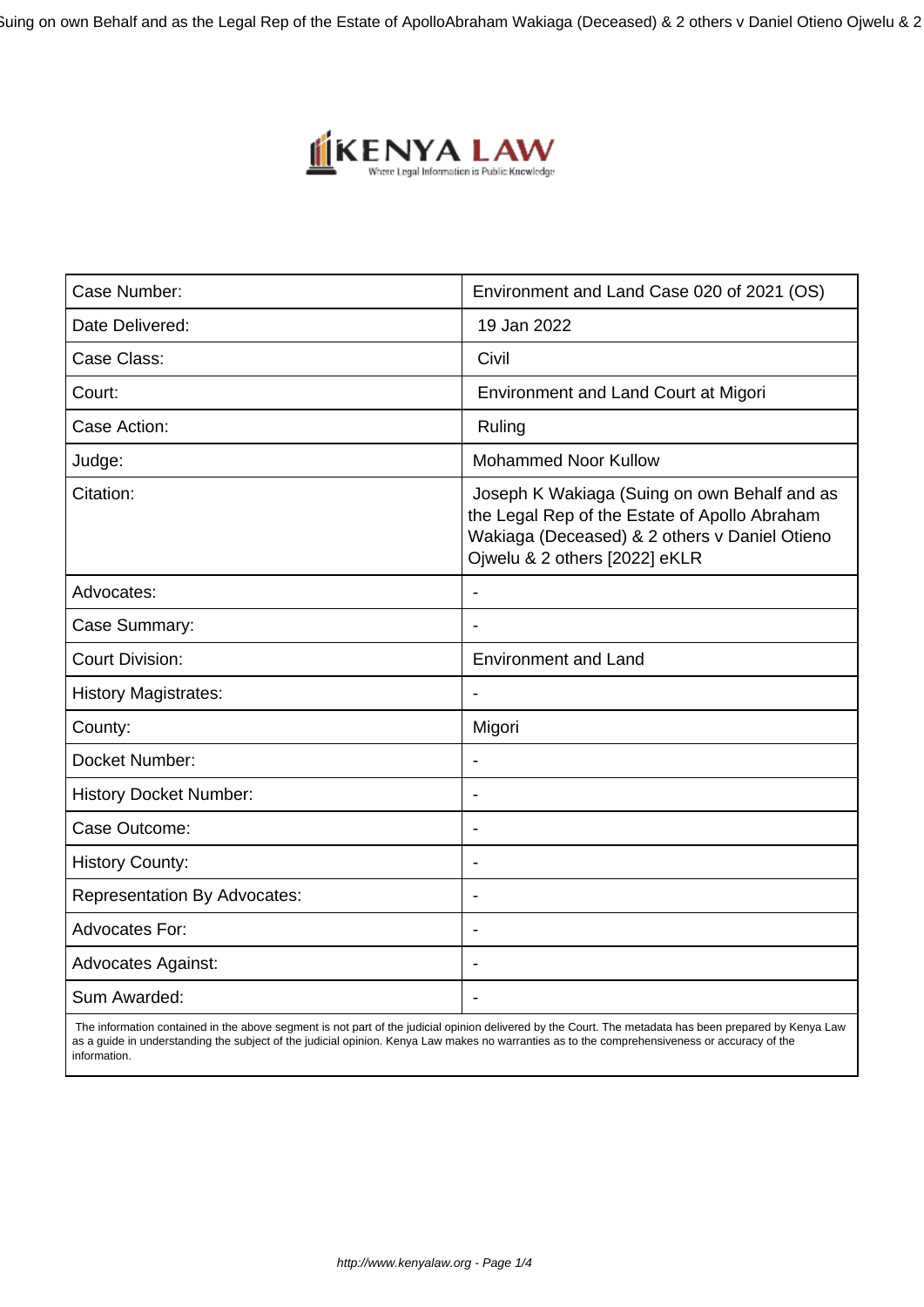## **REPUBLIC OF KENYA**

#### **IN THE ENVIRONMENT AND LAND COURT**

# **AT MIGORI**

## **ELC CASE NO. 020 OF 2021 (O.S)**

| JOSEPH K. WAKIAGA (Suing on own behalf and as the legal rep. of the estate of APOLLO |  |
|--------------------------------------------------------------------------------------|--|
|                                                                                      |  |
|                                                                                      |  |
|                                                                                      |  |
| <b>VERSUS</b>                                                                        |  |
|                                                                                      |  |
|                                                                                      |  |
|                                                                                      |  |

#### **RULING**

#### **A. INTRODUCTION**

1. By Notice of Motion dated 30<sup>th</sup> September, 2021 the Applicants/Defendants sought for the following orders: -

a) Spent.

b) This Honourable Court be pleased to order for punishment of the 1<sup>st</sup> Defendant/ Respondent by ordering for attachment of his property and his detention in prison for a term of Six Months for disobeying this Honourable Court's Order dated 17<sup>th</sup> August 2021.

c) The Defendant be condemned to pay the costs of this Application.

2. The application is based on the grounds thereof and the Supporting Affidavit sworn by JOSEPH K. WAKIAGA on 30.09.2021. The applicants herein aver that this honourable court issued interim order on 17.08.2021 of status quo on the suit land L.R. SUNA WEST/ WASWETA II/115 now subdivided into L.R NO. SUNA WEST/ WASWETA II/6639,6640, 7477 and 7478.

3. The Applicants further states that the said Orders were duly served upon the Defendants/ Respondents on the 24<sup>th</sup> August, 2021 and he was therefore fully aware of the existence of the said orders.

4. However, despite being served with the said orders and having knowledge of the same; the 1<sup>st</sup> Defendant DANIEL OTIENO OJWELU in utter breach of the said orders restrained the Plaintiffs and their workers from using the suit land and went further to threaten to alienate the said suit property.

5. It is their position that the actions of the 1<sup>st</sup> Defendant amounts to contempt of court and have caused and continue to cause them substantial loss and thus he should be punished for the blatant disobedience of the valid court orders.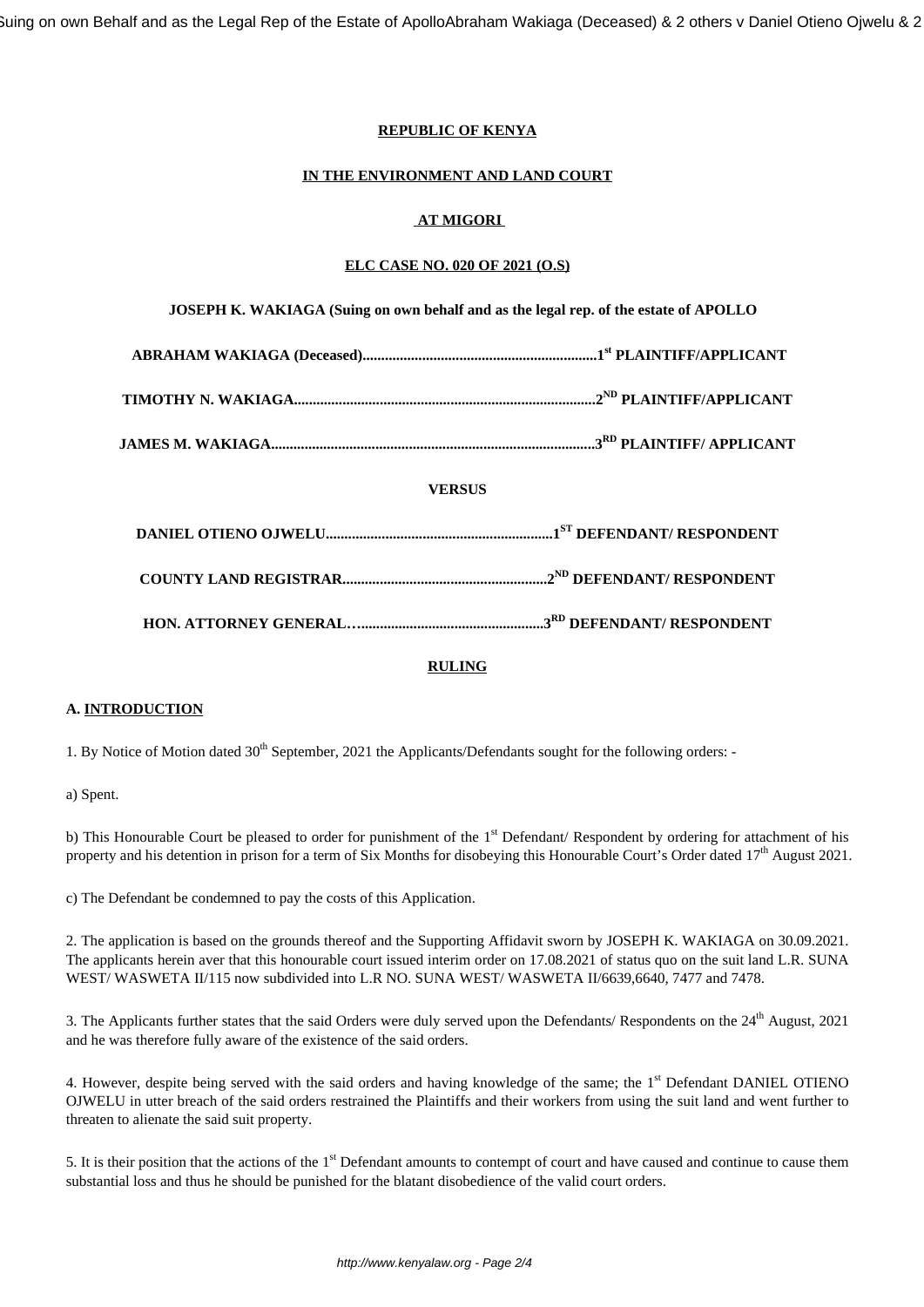6. The application was unopposed. The 1<sup>st</sup> Respondent despite being served with the Application herein neither filed a response nor submissions in response to the allegations made against him.

7. The Applicants filed submissions which I have read and considered and I have taken the same into account in arriving at my decision.

## **B. ANALYSIS AND DETERMINATION**

8. I am of the considered view that the sole issue arising for determination in the present Application is Whether the Application dated 30/09/2021 is merited and the 1<sup>st</sup> Defendant/ Respondent is guilty of disobeying court orders.

9. Contempt is defined in the *Black's Law Dictionary as;*

*" Contempt is a disregard of, disobedience to, the rules, or orders of a legislative or judicial body, or an interruption of its proceedings by disorderly behavior or insolent language, in its presence or so near thereto as to disturb the proceedings or to impair the respect due to such a body."*

10. Further, In *Halsbury's Laws of England* it is stated: -

*"It was the plain and unqualified obligation of every person against or in respect of whom an order was made by a court of competent jurisdiction to obey it unless and until it was discharged and disobedience of such an order would as a general rule result in the person disobeying it being in contempt and punishable by committal or attachment .....................an application to court by him not being entertained until he had purged his contempt"*

11. In **Econet Wireless Kenya Ltd vs Minister for Information & Communication of Kenya & Another**, **Ibrahim J** (as he then was) in addressing the issue on contempt made the following sentiments: -

*"It is essential for the maintenance of the Rule of Law and order that the authority and the dignity of our Courts are upheld at all times. The Court will not condone deliberate disobedience of its orders and will not shy away from its responsibility to deal firmly with proved contemnors. It is the plain and unqualified obligation of every person against or in respect of whom, an order is made by Court of competent jurisdiction, to obey it unless and until that order is discharged. The uncompromising nature of this obligation is shown by the fact that it extends even to cases where the person affected by an order believes it to be irregular or void."*

12. I have carefully considered the Application, the Supporting Affidavit together with the annexures thereto and the allegations made therein. On a perusal of the court record, I indeed confirm that this court gave its Order dated 17.08.2021 and issued on 18.08.2021 which read in part that;

*"that the parties herein to maintain obtaining status quo in respect of the suit land L.R. NO. SUNA WEST/ WASWETA II/115 measuring 3 acres now subdivided into L.R. NO. SUNA WEST/ WASWETA II/6639,6640,7477 and 7478. In particular, the Respondent shall not subdivide, transfer, sell, charge, alienate the same or any portion thereof or erect permanent structures or displace or evict the Applicants therefrom pending the interpartes hearing and determination of the Application…. (emphasis mine)*

13. It is therefore not in dispute that this court ordered that the status quo in relation to suit parcel **L.R. NO. SUNA WEST/ WASWETA II/115** now subdivided into **L.R. NO. SUNA WEST/ WASWETA II/6639,6640,7477** and **7478** be maintained. Orders issued by the court should be obeyed and honored unless and until the said orders are set aside or discharged, which has not been the case in the present proceedings.

14. Despite being served with the Application, the  $1<sup>st</sup>$  Respondent did not file any response or submissions to rebut the allegations made by the Applicants.

15. The elements to be proved in contempt proceedings were discussed in the South African case of *Kristen Carla Burchell vs Barry Grant Burchell* where it was held that in order to succeed in civil contempt proceedings, the applicant has to prove;